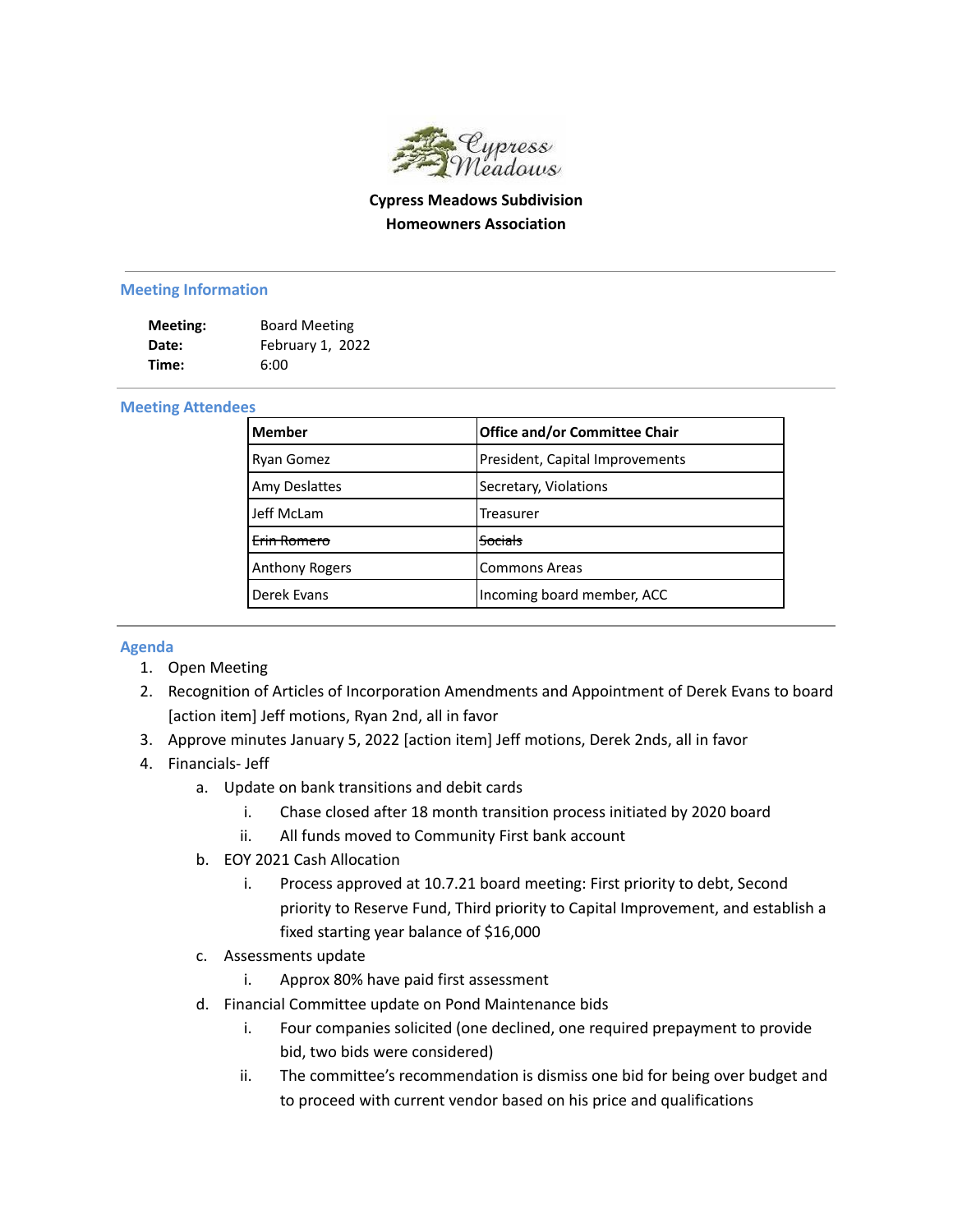- iii. Committee requests that the other bidder be solicited for a one-time pond clean-up cost at shallow ends of Phase III-A pond
- 5. Old Business:
	- a. Contract for storage unit- January was linked to prior debit card which was cancelled; Ryan was able to update correct billing. Will transfer to CMSHA once login information is set up.
	- b. New member ethics and confidentiality agreements
		- i. Reviewed proposed edits
		- ii. Discussed merging into one signed agreement
		- iii. Proposed adjustment to third paragraph of confidentiality agreement
		- iv. Will send draft for review prior to next meeting
	- c. Decision on Pond Specialist Contract [action item] Derek motions to accept bid, Anthony 2nds, all in favor. Ryan will follow up with Boustany for finalization
	- d. Bylaws review and committee responsibility updates- no new questions
	- e. Loan Policy- Ryan motions to approve, Derek 2nds, all in favor; Amy will add to Bylaws.
	- f. Spending Policy, tabled
	- g. Vote/Proxy policy, tabled
	- h. 2022 Budget. Derek motions to approve, Ryan 2nds, all in favor, will be added to annual financial status letter
- 6. New Business
	- a. Motion to increase board members to nine (9) as allowed by amendment to Articles of Incorporation [action item] Ryan motions to approve, Anthony seconds, all in favor
	- b. Nomination review for open board positions [action item] Derek motions to approve nomination form and window, Anthony seconds, all in favor.
		- i. Determination of quorum required to hold board meeting; add guidance to Bylaws. Derek motions to set quorum as a simple majority of appointed board members. Anthony seconds, all in favor.
	- c. Establish Welcome Committee- proposal
		- i. Appoint incoming board member as chair
		- ii. Order 25 printed copies and large envelopes
		- iii. Allow chair to monitor billing email address for house sales
		- iv. Within 3 weeks of email regarding sale, deliver Welcome Packet
		- v. Amy motions to establish committee, Ryan 2nds, all in favor
	- d. Review Annual Association Update and Budget letter
	- e. New Construction Job Site Discussion
		- i. Resident concern about job site conditions on Easy Rock Landing; dumpster had just been removed and was awaiting empty dumpster deliver; all clean at this time; builder indicated high amount of vandalism at site
		- ii. Will request increase of police patrols in neighborhood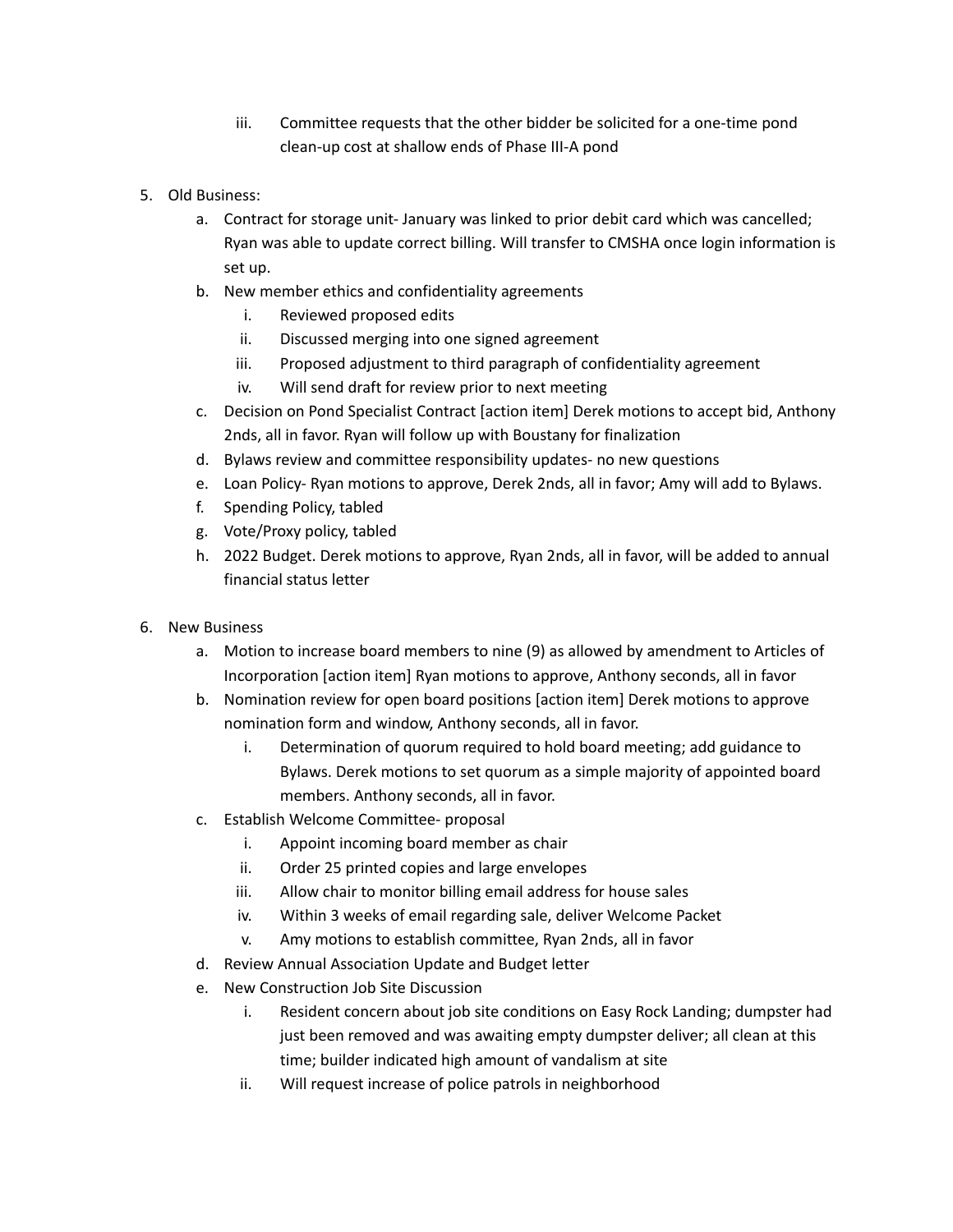- f. Board member for a Complaints department; Is there a need to name one person to be the "responder"? Will still use info@... as the primary contact but if a complaint, Derek will respond with a solutions- oriented approach
- g. Board Debit Card motion to require prior approval of purchases from treasurer and emailed receipts to billing within 24 hours of any purchase [action item] Jeff motions to approve, Ryan 2nds, all in favor
- h. Speed limit concerns- Jeff will pursue with city councilman to see what steps need to be taken and then this can be presented at open meeting
- i. Set Open HOA meeting in March- Ryan will send Doodle for 3rd weekend in March
- 7. Committee Reports
	- a. ACC
		- i. Approvals to review
			- 1. **306 Easy Rock Landing Shed**
			- 2. **Cane Creek- paint color**
		- ii. Under Review
			- 1. Spring Cypress Paint Color
			- 2. Sandy Bay Inground pool and fence
	- b. Capital Improvements- Ryan G
		- i. Big Boy Fence- will contact for subcontractor for bid for re-staining of existing wood fence on Lariviere when they do the new section; will need to find out if they pre-clean fence prior to restain
		- ii. Trash can concealment fence- Ryan drafted construction plan; will add concrete pad with walkway; will need room for 4 cans but plan to leave recycle cans under the mail kiosk as long as there is room between parcel boxes.
	- c. Commons Areas- Anthony
		- i. Discuss grass mowing at new common areas. (Ryan)
			- 1. Still some cleanup needed by developer around ponds
			- 2. Would like to start mowing soon, but need to make sure there is no debris that would get in the way
			- 3. Want to make sure pond banks don't get overgrown like Phase III-A did while waiting for turn over
		- ii. Commons area drainage at corner of Lariviere and Fairfield
			- 1. City did elevation and cleaned out ditches; still holding water resulting in loss of trees and some termite damage to trees
			- 2. Ryan will follow up with Rain,Drain, Illuminate for estimate to address drainage issue and determine if a sealed bid process is required
		- iii. Discuss fountain and light timers; new fountains are running for a shorter amount of time since no residents are there. Discussions around decreasing more but so far utility costs are still falling within budgeted line item. Will review after next month's bills come in